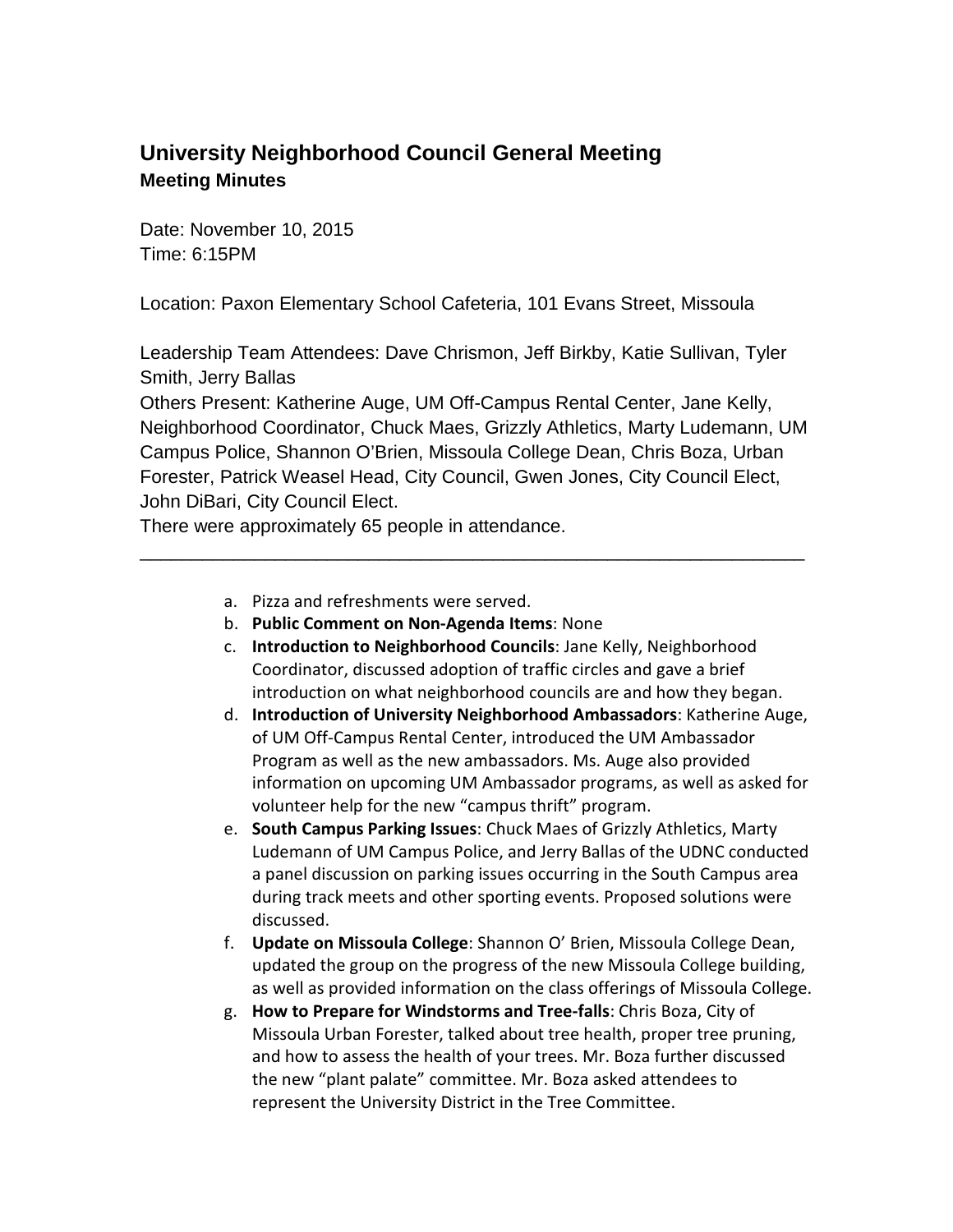- h. **Nominations and Elections for Leadership Team**: Jane Kelly conducted nominations and elections. Jerry Ballas made a motion to elect Katie Sullivan for another term on the leadership team and Julie Stephenson for her first term on the leadership team. The motion was seconded and passed unanimously.
- i. **Q&A with Current and Elect City Council Members**: Patrick Weasel Head, Gwen Jones, Emily Bentley and John DiBari attended the meeting and took questions from attendees.

Submitted by: Katie Sullivan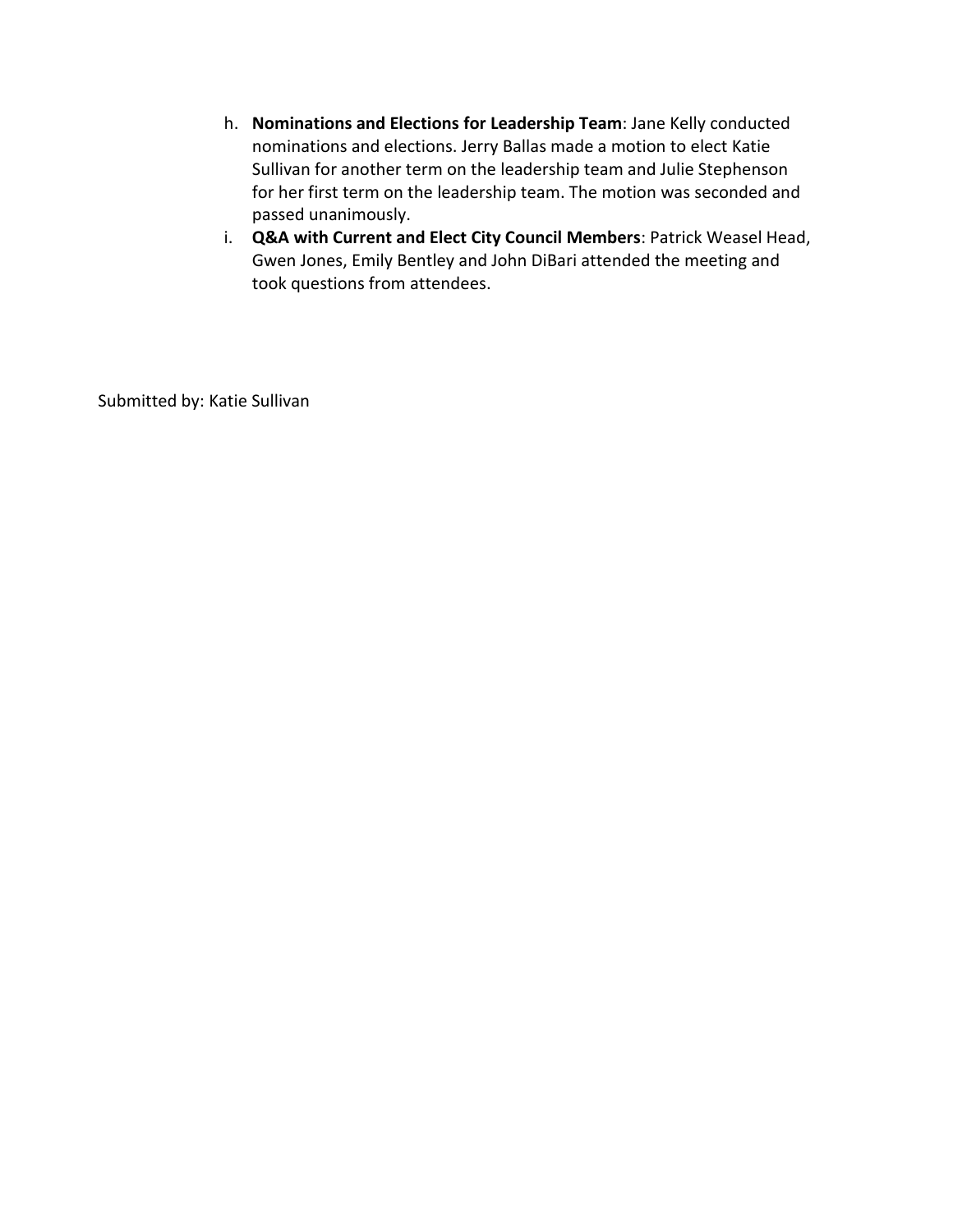# Meet the Neighborhood Ambassadors!

### **Program Manager Matthew**

Team #1

 $s.$  4th  $s.$   $s.$ **123** Rankin Park S 5th St E **S** Higgin **Dave & Michelle Gerald Ave Helen Ave** S 6th St E S 6th St E **Ronald Ave** Eddy Ave **Connell Ave Connell Ave Daly Ave.** Daly Ave ma Chi Hilda S **University Ave** Henri Ave HIGGINS **Ronald Av Gerald Ave McLeod Ave Keith Ave** AVE. **E** Beckwith Ave E Beckwith Ave **District Papa Evans Ave. Funne Ave Fuans Ave Gerald Ave** axs on net tary **Hastings Ave** 

Off Campus Eco-Rep **Bryson** 

> Team  $#2$ **Hunter & Peregrine**

Team  $#3$ Darlene & **Catherine** 

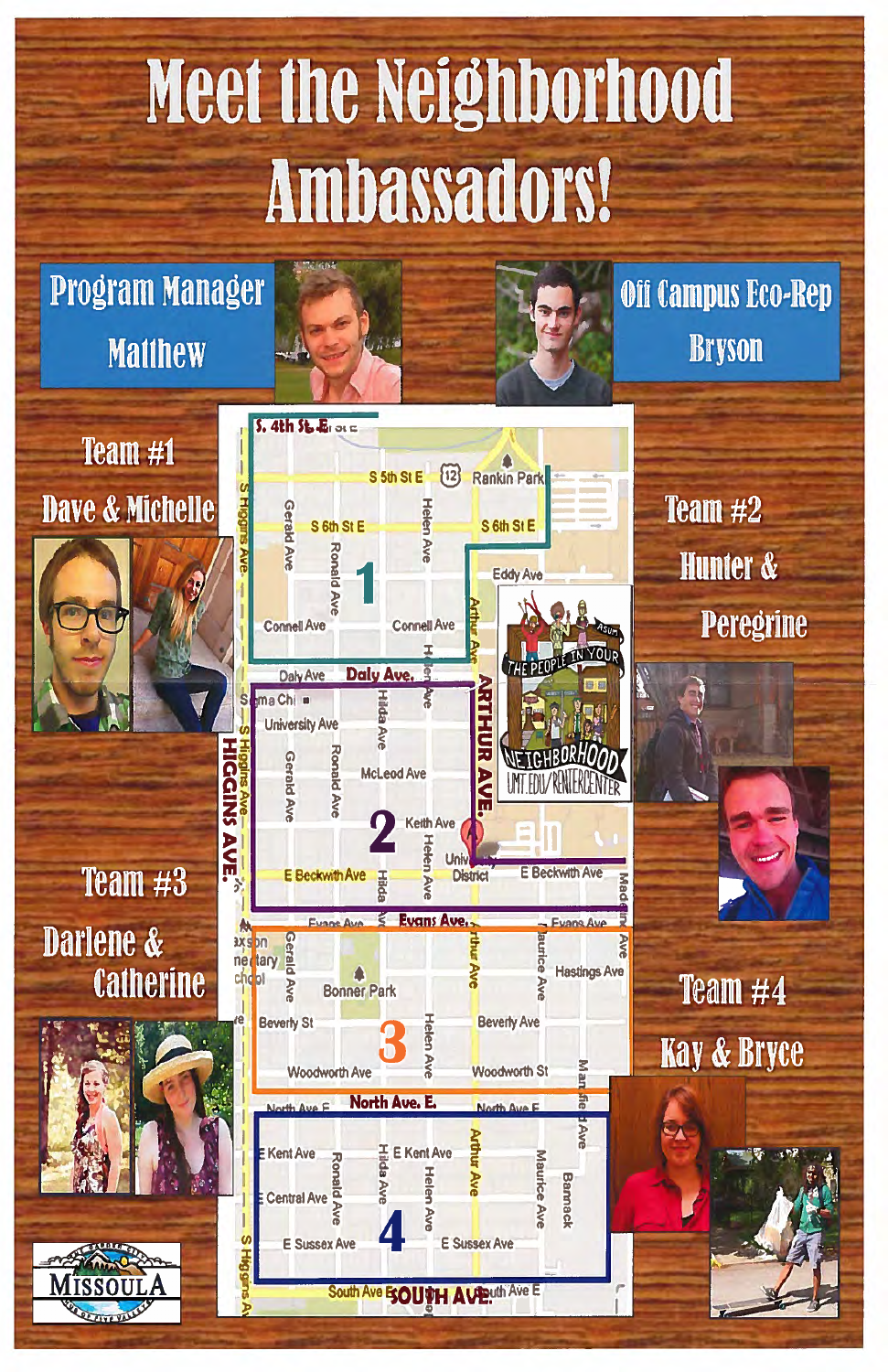## MISSOULA COLLEGEUNIVERSITY OF MONTANA MISSOULA COLLEGE<br>Missoula College<br>Nissoula College<br>And the DUMBORS: Lam thrilled to welcome back students, staff and faculty to Missoula







In 2015, MC awarded 465 AA, AAS, AS and<br>Certificate degre





NEW Hospitality Program



**ENROLL NOW** (406) 243-7879 mc.umt.edu



#### Dean's Message

I am thrilled to welcome back students, staff and faculty to Missoula College in my new role as dean. With students back on campus, new programs rolling out and every day bringing construction of the new Broadway campus closer to completion, this year marks an exciting time of change for the Missoula College and greater Missoula communities.

At Missoula College, we offer our students high quality, affordable education with compassionate, professional faculty and staff for boundless opportunities in the workforce and beyond.

Our programs are based on what we know to be <sup>I</sup>the needs of private industry in the community. IThis year, we've added <sup>a</sup> new hospitality program, Iadded additional class times for welding courses and are developing new programs to allow students opportunities to access quality education on their own terms. **Example 18 CONTRAM AND CONTRAM AND CONTRAM AND CONTRAM AND CONTRAM AND CONTRAM AND TO PROPERTIES AND RELATED AND AN AN ANGLE OF A CONTRAM AND CONTRAM AND MISSOULA CHE WAS SURFACE AND AN AN AND AND AN AN AND AN AN AN AN AN** 



I'm excited to announce expanded dual-enrollment programs with loca Missoula County Public Schools, such as Heligate High School's Finance Academy and Big Sky High School's Health Science Academy. These are ways Missoula College is building partnerships with teachers and our professors to offer greater opportunities for students.

In this, our first Homecoming Newsletter, you'll find updates about ongoing projects, learn about our new offerings and staff, and catch <sup>a</sup> glimpse of what the future holds for Missoula College.

We're in an exciting time of change. Join us to see all that Missoula College has to offer.

Shannon O'Brien

r an

'L0

'Visit and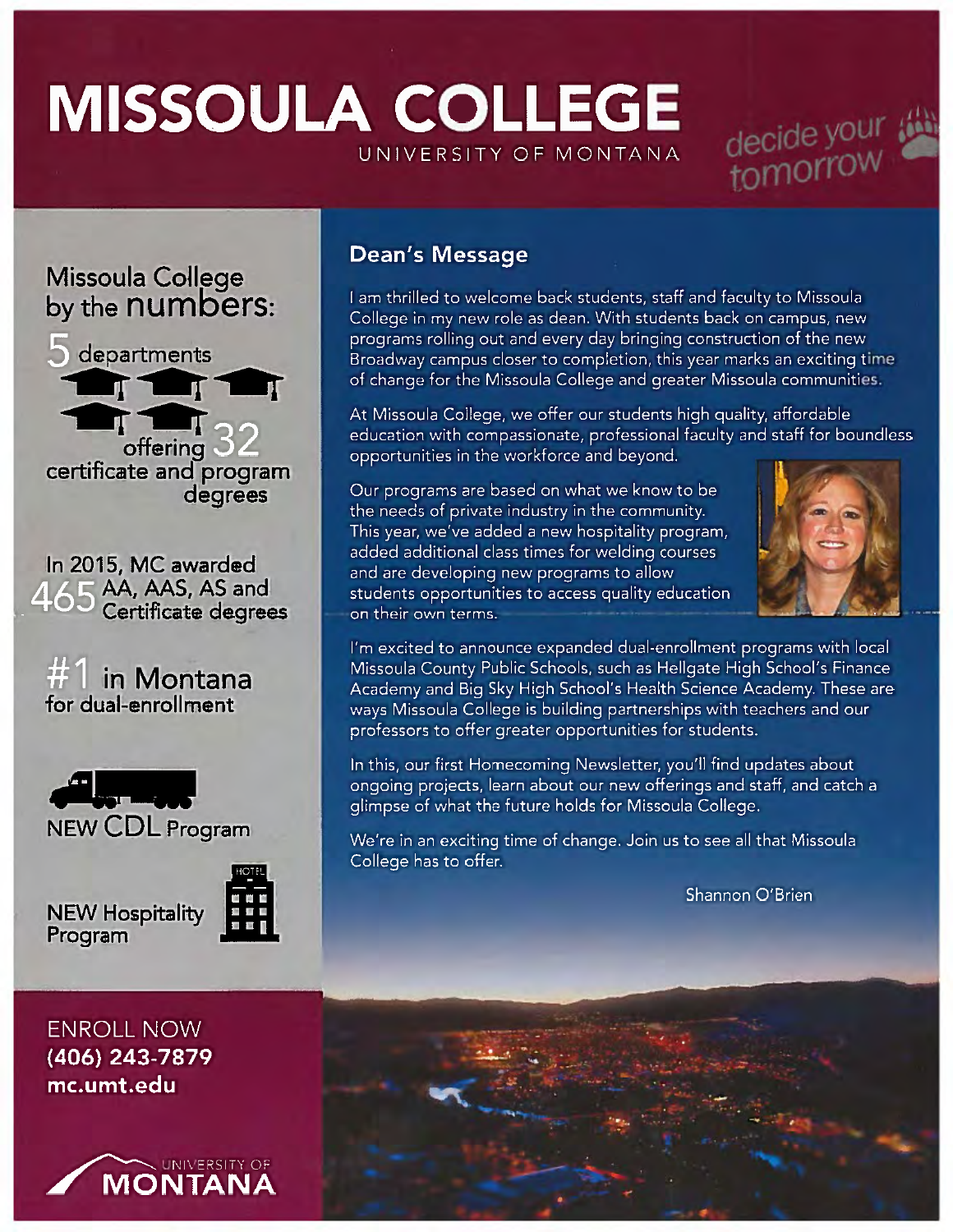#### One of a kind job preparation

At Missoula College, we prepare students for the workforce in high-demand and highpaying jobs. We've partnered with private industry to create educational programs that match employers' demands and meet transfer requirements for four-year programs. With new degree and certificate offerings, expanded learning opportunities and access to awardwinning faculty and staff, our students leave us ready for their next steps.

#### Fall 2015 - Professional Certificate in Hospitality Management

Graduates of MC's new Hospitality Management program — the only one offered in Montana — enter the state's third largest industry with practical training in the hospitality field that includes food service and lodging management.

. Spring 2016 - Precision Machining Technology MC responded to demands of the local workforce to create this new program. With funds of \$130,000 from RevUp Montana for new equipment, including <sup>a</sup> CNC mill and CNC lathe, enrolled students are trained to enter directly into the workforce.

Several programs are in the works for Spring 2016 and beyond. Visit mc.umt.edu/academics for updates.



This year Missoula College is leading <sup>a</sup> partnership with other two-year and tribal colleges across Montana to increase access for rural education in allied healthcare professions.

The \$15 million Department of Labor gran<sup>t</sup> seeks to transform localized college healthcare education into <sup>a</sup> statewide workforce system. Here's how we're implementing aspects of this ongoing project at Missoula College:

- Students in MC's Surgical Technology program can find work even before they graduate. Plains Medical Center has pledged to pay for the final year of school for students who commit to two years of work there following graduation from the program.
- For the first time in the state of Montana, students of allied healthcare will be able to hold apprenticeships registered at the state level. A form of hands-on professional development, the program will enable employers to pay for employees to go back to school to receive certificate training, such as MC's CT scan certificate.
- MC's new nursing curriculum is being successfully passed through committees. The final goal is to create accelerated pathways to ge<sup>t</sup> students out of the classroom and into the workforce.





#### Meeting students on their own terms

With small class sizes and expanding opportunities for students to take classes around their schedules, Missoula College is committed to making high-quality, hands-on education accessible for all our students.

#### Extra class times

This year, Welding Technology kicks off <sup>a</sup> pilot program offering night classes for students to attend class at times convenient for them. Check for more night and weekend course scheduling in the spring of 2016, funded by RevUp Montana through the U.S. Department of Labor.

#### Accelerated learning

One-third of students graduate from high school not ready for college math. Missoula College meets students where they're at with new resources and classes. The new Math Technology Learning Center, funded by RevUp Montana, provides <sup>a</sup> dedicated lab space for math education. This year, selected students will accelerate through developmental math to receive college-level credit <sup>a</sup> semester sooner.

#### Hands-on opportunities

Our classrooms mimic work environments, giving students first-hand experience before they apply for jobs. This year, Missoula College became the only two-year college in Montana to offer practical training in <sup>a</sup> cadaver lab. Our students learn by doing, whether in the library, through internships with industry partners or in the machine shop.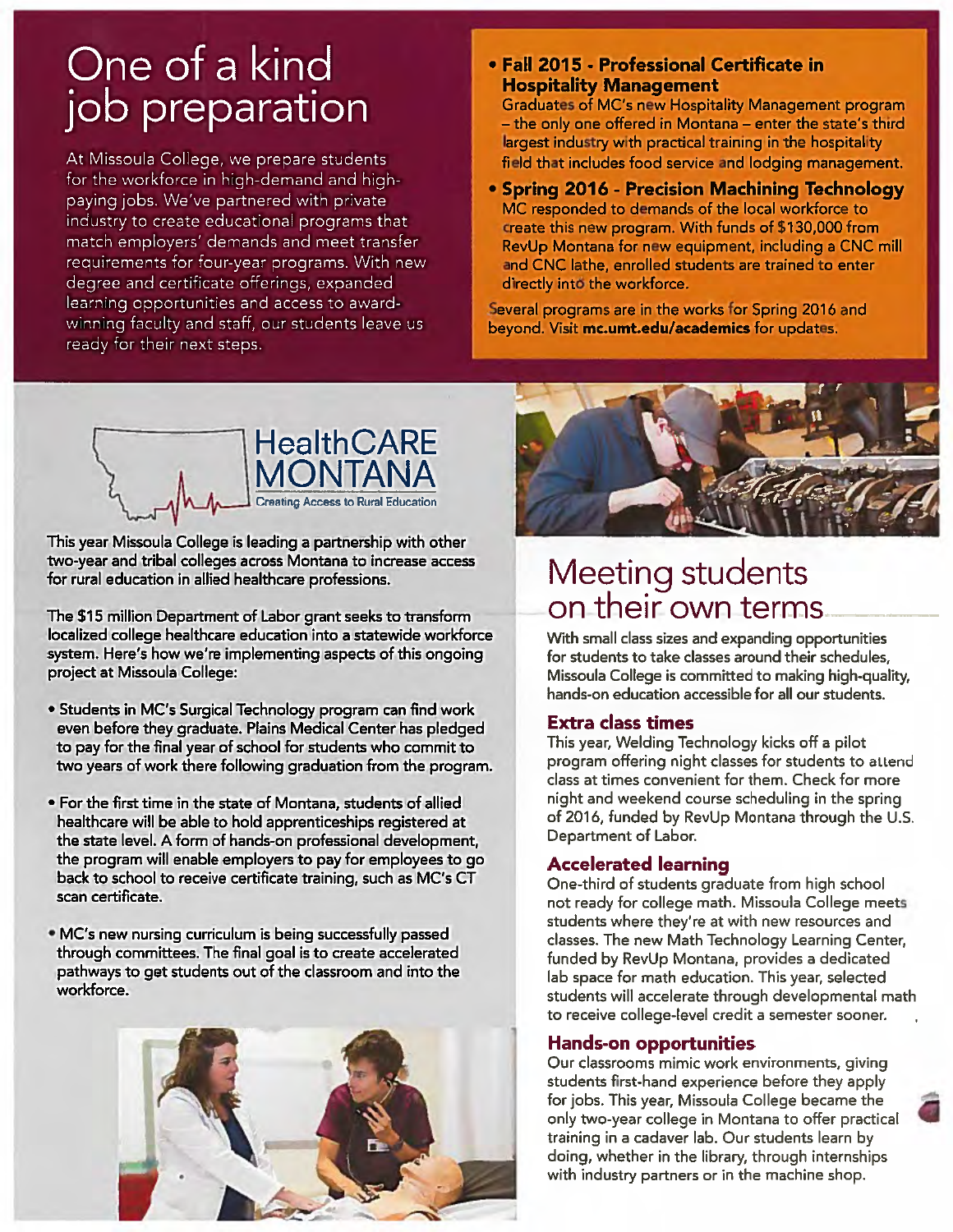#### Dual-enrollment expands

Missoula College partners with several local high schools to provide students with industryrecognized certifications, as well as college credit, so they're well on their way to success after high school before they graduate.



#### **Hellgate's Finance Academy**

Students interested in the fields of accounting, banking and financial planning can opt to take up to six semesters of Finance Academy coursework at Missoula College. They also complete internships with one of 60 local businesses to open career pathways and graduate from high school ready for the workforce.

#### **Big Sky's Health Science Academy**

Using local medical centers, health clinics, educational institutions and businesses as partners, students in this academy gain real-world experience through occupational coursework. This rigorous program prepares students for further study or work in STEM fields while ensuring they graduate from high school.

#### Sentinel High School ranks Number One in Montana for dual enrollment

Last spring Sentinel High School and Missoula College were recognized for leading Montana's schools in dual enrollment. Sentinel Principal Ted Fuller estimated that students saved more than \$210,000 in tuition fees for college-level credits earned at Missoula College. With courses ranging from culinary arts to health science, high school students can explore their interests economically and with rigor through dual-enrollment options.

## **Award-winning**<br>faculty and staff

Students at Missoula College learn under qualified and compassionate industry leaders.

We're proud to number among our faculty groundbreakers such as Brad Layton, who was awarded the Montana Innovator Award earlier this year. Layton leads MC's Energy Technology Program and introduces students to energy systems and technology, both traditional and renewable. His latest project partners students and faculty with local industries and inventors to explore strategies for renewable energy technologies and carbon pollution mitigation.





#### 2015-2016 **NEW** faculty and staff

Jordan Patterson, Dual Enrollment/Big Sky Pathways Program Manager

#### **ASSISTANT PROFESSORS**

Michelle Boller, Medical Information Technology Paul Crockford, Respiratory Therapy Pamela Boyd, Nursing Wendy Barker, Nursing Dan Funsch, Radiologic Technology Dixie McLaughlin, Nursing

#### **ASSOCIATE PROFESSORS**

Bradley Layton, Energy Technology Kim Reiser, Communications Studies

**FULL PROFESSOR** Tom Gallagher, Information Technology